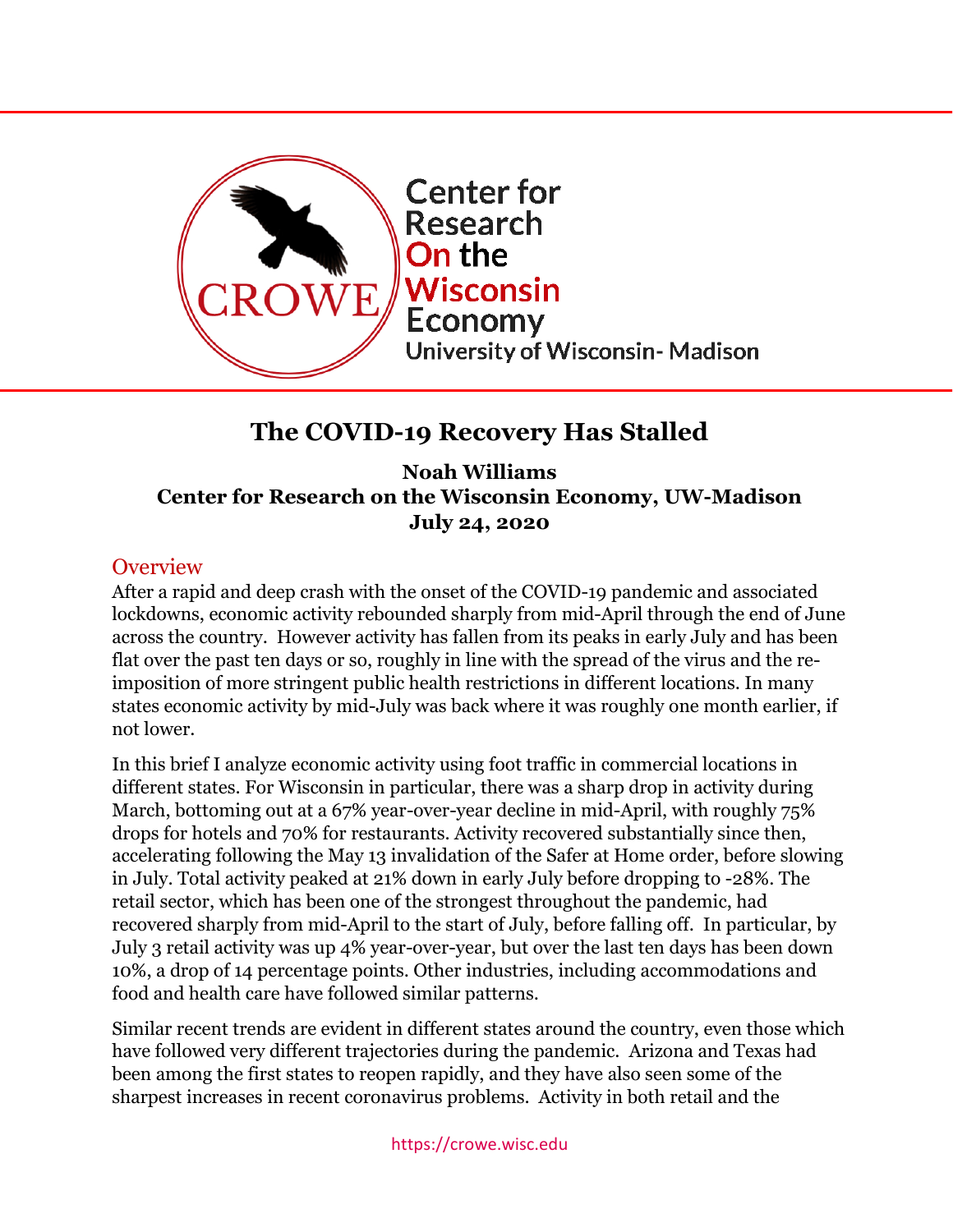accommodations and food sector bounced back sharply in May, but was roughly flat for the month of June, before falling off in recent weeks. Wisconsin and Florida both had more severe impacts of the lockdowns, but were among the fastest rebounding states from mid-April through early July. But retail activity in both states has fallen about 14 percentage points from the peak, and has been flat for the past 10 days. By contrast, California and New York had some of the strongest lockdown restrictions and have been the slowest to reopen. Thus these states had a larger reduction in activity and slower recovery than the others. Nonetheless, California and New York have also seen a drop in activity from peaks in early July, and relative stagnation recently.

#### Data Source

The foot traffic data in this brief was provided by SafeGraph, a data company that aggregates anonymized location data from numerous applications in order to provide insights about physical places. To enhance privacy, SafeGraph excludes census block group information if fewer than five devices visited an establishment in a month from a given census block group. In particular, I use the SafeGraph Patterns dataset, which measures foot-traffic patterns to 3.6 million commercial points-of-interest from over 45 million mobile devices in the United States. The population sample is a panel of opt-in, anonymized smartphone devices, and is well balanced across USA demographics and geographies. In addition to the individual data being anonymized, SafeGraph only reports certain place traffic and data aggregations. The patterns data describe how many people visit a location, how long they stay, where they came from, where else they go, and more. This data provides incredible detail on the activity of a sample of roughly 10% of the US population.

SafeGraph provides daily observations on an evolving panel of locations that include at least 5 visits from the sample of devices. The data is typically released monthly, but has been released weekly starting in March 2020 (which also includes hourly data). The most recent release covers foot traffic through July 19, 2020. To deal with changes in the panel over time, I focus on relative, year-over-year changes. For each year I track a consistent set of locations, and normalize their relative visits to the average for the first week in March. These series provide a measure of relative change over the course of each year, but do not account for seasonal patterns. Thus I then take ratios of the normalized 2020 and 2019 series, which I call the relative visits. By construction the average over March 1-7 in this series is one, so it is interpretable as year-over-year changes relative to the first week of March. As discussed below, I also break out the results into broad industries (using two-digit NAICS codes) as well as finer industries (five digit NAICS codes).

Since I focus on overall activity, I use foot traffic measured as visits per day per location. While this measure is clearly correlated with sales, especially for retail locations, it is also clearly imperfect. The number of visits does not capture changes in the ratio of visitors to buyers or changes in sales per buyer. Moreover, as noted above, many stores and restaurants have increased their delivery business during the COVID-19 pandemic and these delivery transactions are missed, although takeout orders for pickup would still be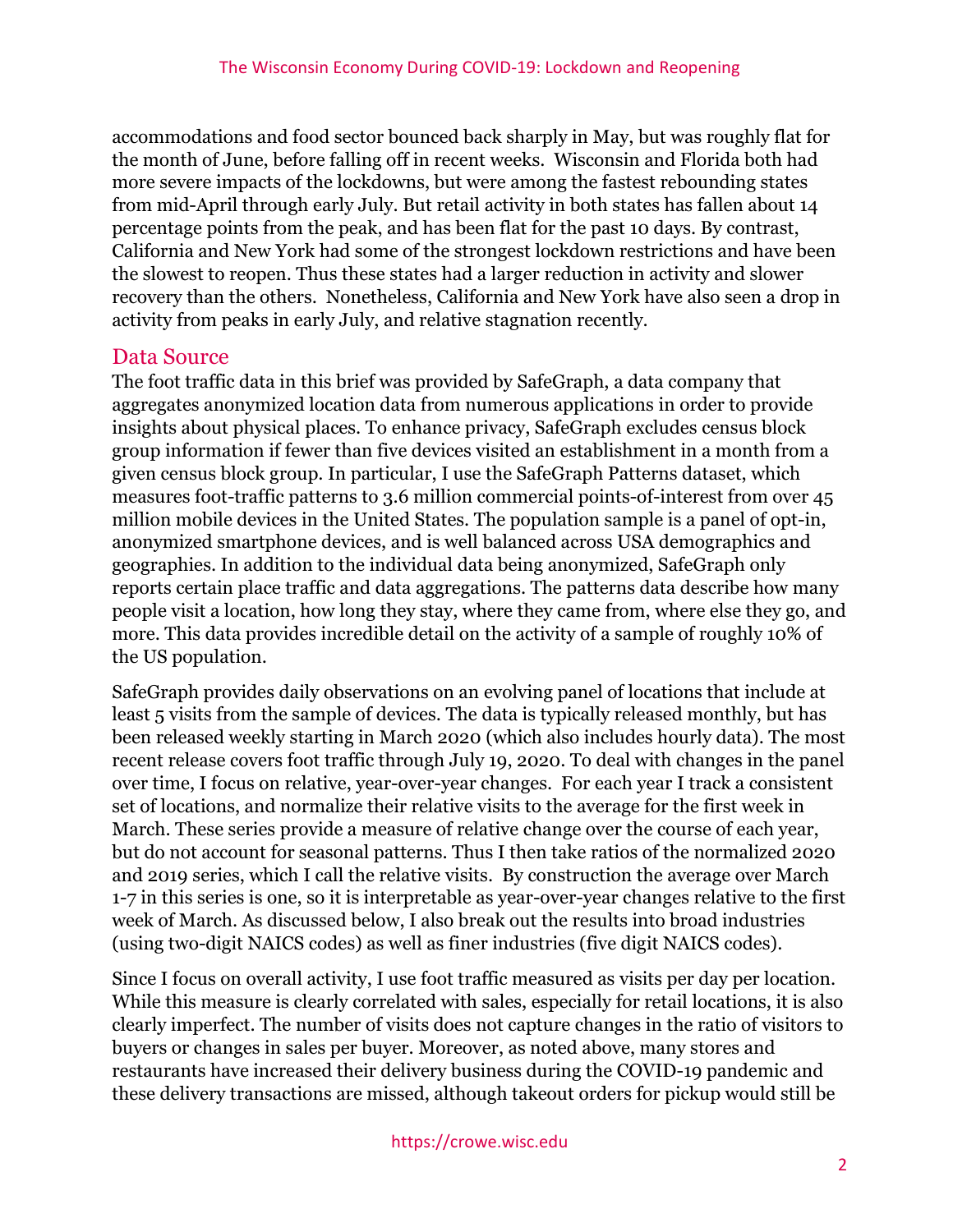captured. As I showed in [other work,](https://crowe.wisc.edu/wp-content/uploads/sites/313/2020/04/consumption.pdf) consumers have shifted substantially toward online purchases, and are also buying more on each of their less frequent visits to stores. The foot traffic in this brief thus is best as a measure of in-store transactions, which is only part of sales. But especially for the question of reopening addressed here, focusing on gains in in-store transactions is appropriate.

### Foot Traffic in Wisconsin



Figure 1: Relative visits for all locations and select industries in Wisconsin during 2020 vs. the same period in 2019. 7-day moving average of year-over-year visits, normalized to first week of March.

In Wisconsin, beginning in mid-March the state moved in steps toward implementing stronger measures, banning gatherings of specified sizes, closing restaurants, and then implementing the "Safer at Home" order on March 25. This order closed non-essential business and imposed severe travel restrictions. Grocery stores and big-box retailers remained open, but other non-essential retail closed. With dining areas of restaurants closed, many either closed completely or switched to takeout and delivery.

While the order remained in place, there was some loosening of restrictions in late April and early May, first allowing more retail transaction with curbside pickups, later allowing small retail businesses to open with severe capacity restrictions. Then on May 13 the order was invalidated by the state Supreme Court, and control reverted to the local level. While most counties removed restrictions, a few counties (Milwaukee and Dane, in particular) initially continued to follow most, if not all, of the provisions of the original state order, before later relaxing some restrictions.

As a baseline measure of the changes in economic activity due to COVID-19, I look at the aggregated daily number of visits at locations in Wisconsin beginning in March 2020. Because of the strong day-of-week effects, the data are aligned starting with the first Sunday in March  $\left(\frac{3}{3}\right)$  (1/20). For simplicity I refer to the 2020 date in what follows. I focus on relative visits, defined as the ratio of same-location visits per day in

https://crowe.wisc.edu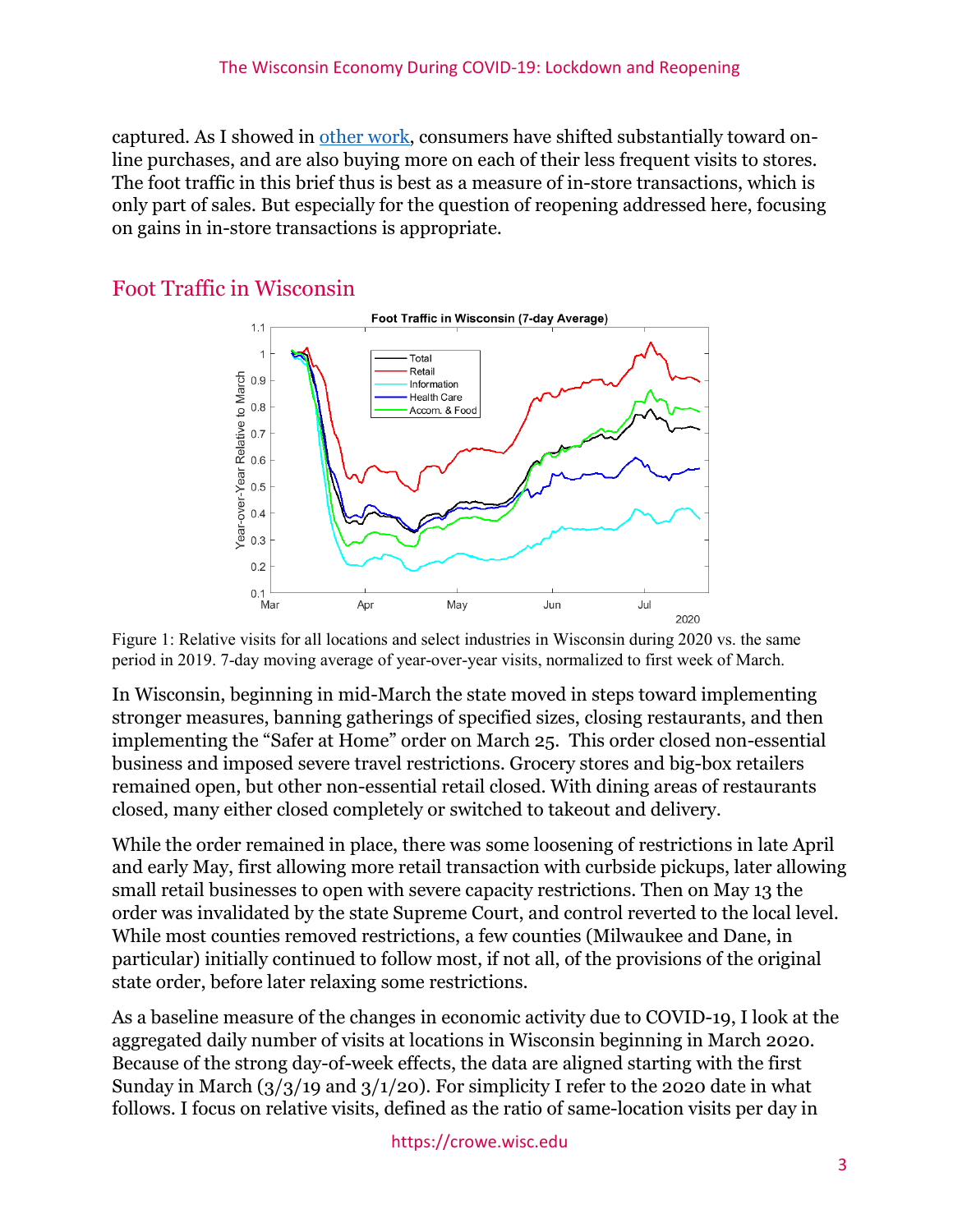2020 over the corresponding value in 2019. Figure 2 plots a select number of these industries. To smooth out the strong day-of-week effects, the figure shows 7-day averages. Since the dataset focuses on commercial foot traffic, industries not shown generally have few visits. Overall, the declines across all locations have been severe and generally followed the same trends across industries. There was a 55% overall drop in late March, ticking down to a decline of 67% in the week ending April 17, before recovering somewhat later in the month and into May. Not surprisingly, the largest declines were in industries that were effectively shut down: education (schools), information (especially movie theaters), and accommodation and food services (hotels and restaurants). While full-service restaurants were been able to salvage some revenue by moving to takeout and delivery, they saw a substantial drop in activity.

Overall activity has substantially recovered from its low point in mid-April. First, during April and early May consumers and businesses adapted to the new situation, and some minor restrictions in the Safer at Home order were lifted. For example, curbside pickup from retail establishments was allowed. By the week ending May 15, total activity in Wisconsin was down roughly 56%, a rebound of about 11 percentage points. The recovery accelerated following the removal of the Safer at Home order on May 13. In particular, overall activity was down 35% year-over-year for the week ending June 6, and thus was up an additional 21 percentage points since the Supreme Court decision. Put another way, more than half of the total 67% drop in activity has been recovered.

After the initial rapid burst in activity with reopening, the economy continued to recover, at a strong but slightly less rapid rate through early July. Activity increased in all sectors, but was especially strong for the hardest hit sector of accommodations and food services, and particularly full service restaurants. Retail also grew sharply and exceeded last year's levels.

However since July 3 the recovery has gone in reverse, and now remains nearly 30% below last year's levels overall. At least part of the year-over-year drop is likely due to the difference in the timing of the holiday in 2019 vs. 2020, but some is also likely due to the resurgence of the virus and the re-imposition of additional health restrictions in some locations (Dane County in particular). Total activity peaked around 21% down in early July, but ended around 28% down by the end of the sample on July 19, with activity flat over the past ten days. In particular, by July 3 retail activity was up 4% year-over-year, but over the last ten days has been down 10%, a drop of 14 percentage points. Other industries, including the hardest-hit accommodations and food sector, as well as health care, have followed similar patterns. Across many industries activity by July 19 stood at or below the levels of one month earlier.

# Activity in Other States

While we have closely followed activity in Wisconsin over the course of the pandemic, similar patterns hold across the United States. In particular, activity in all states dropped rapidly from mid-March through mid-April, and recovered with reopenings and loosening of restrictions during May and June. Moreover, all states have seen activity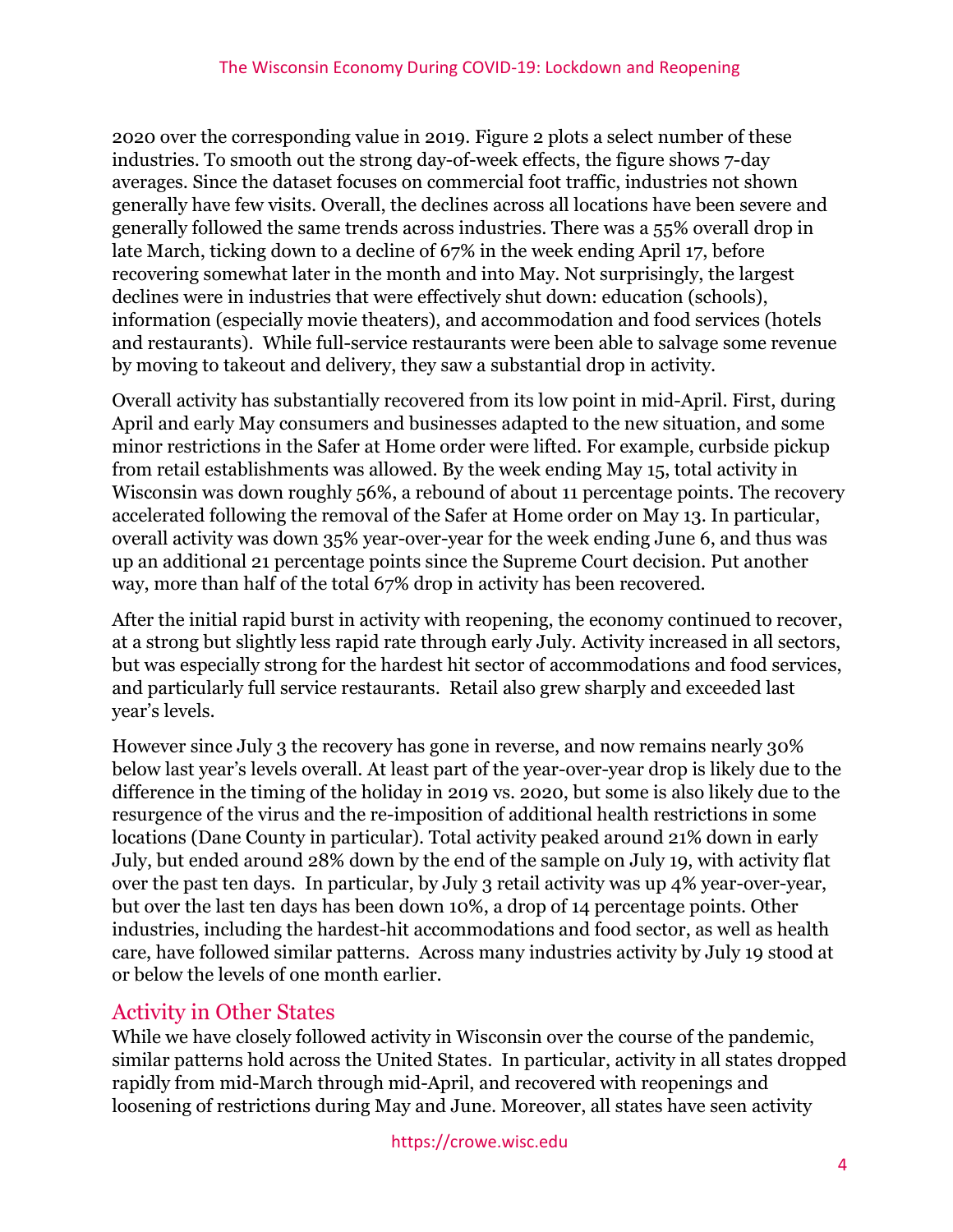peak in by early July (sometimes earlier), with a decline and then relative stagnation over the past ten days.



Figure 2: Relative visits for the retail sector in select states during 2020 vs. the same period in 2019. 7-day moving average of year-over-year visits, normalized to first week of March.



Figure 3: Relative visits for the retail sector in select states during 2020 vs. the same period in 2019. 7-day moving average of year-over-year visits, normalized to first week of March.

While these same general patterns hold true for all states, the magnitude of losses and speed of recovery has differed substantially across states. Figure 2 shows activity in the retail sector and Figure 3 shows the accommodations and food sector for different states around the country. The states shown are representative of three different experiences and strategies: early reopeners (Arizona and Texas), fast rebounders (Wisconsin and Florida), and slow reopeners (New York and California). The trends in retail and accommodations and food were similar across states, with accommodations & food suffering more during the pandemic and seeing less overall recovery.

https://crowe.wisc.edu